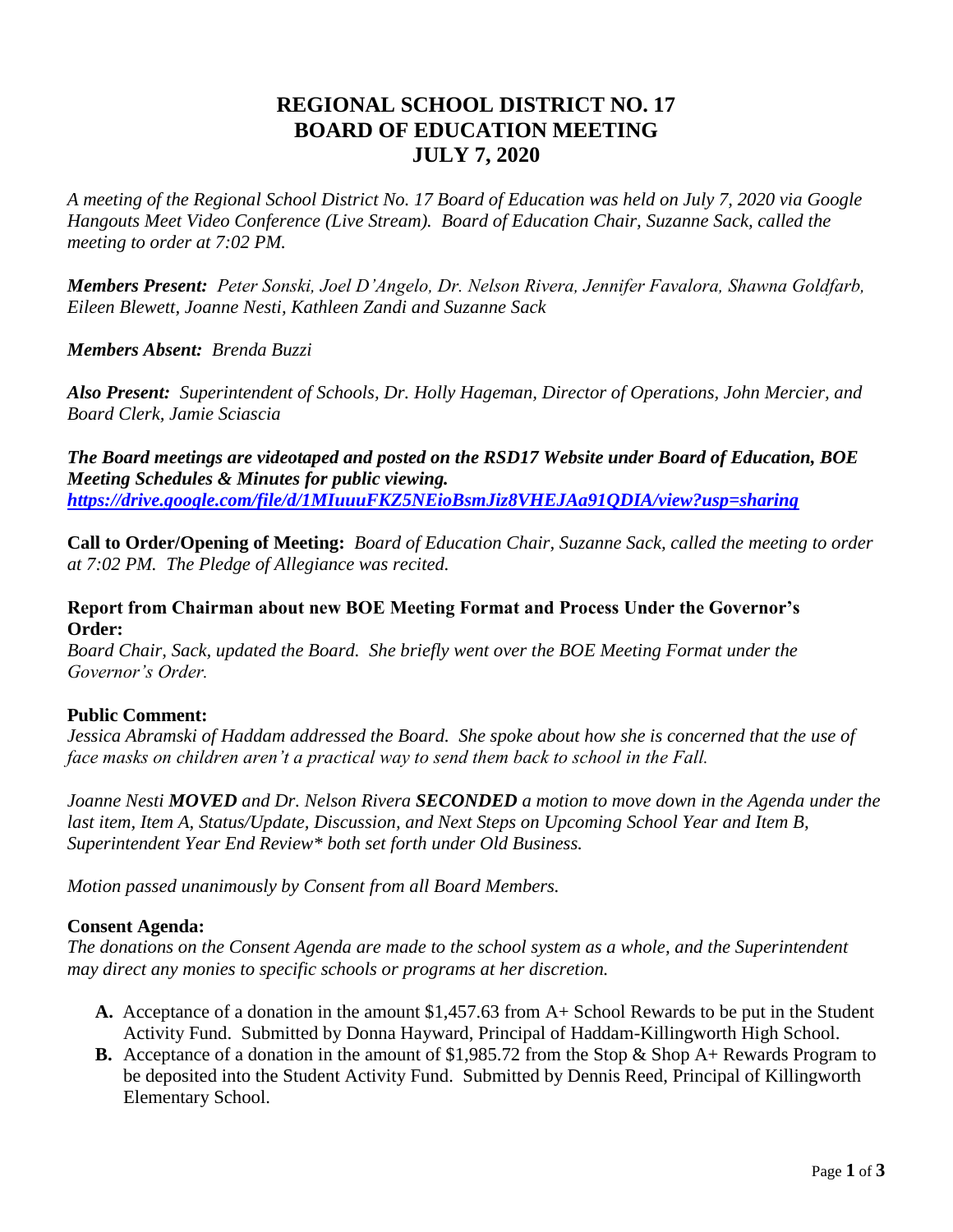*Kathleen Zandi MOVED and Joanne Nesti SECONDED a motion to accept Items A and B listed on the Consent Agenda with great appreciation.*

*Motion passed unanimously 9-0-0 by the following Voice Votes:*

| Kathleen Zandi        | YES $\sqrt{ }$ | NO. | Shawna Goldfarb YES   |        | N() |  |
|-----------------------|----------------|-----|-----------------------|--------|-----|--|
| Peter Sonski          | YES.           |     | Jennifer Favalora YES |        | NΩ  |  |
| Dr. Nelson Rivera YES |                | NO. | Joel D'Angelo         | YES √  | N() |  |
| Eileen Blewett        | YES.           | NO. | Brenda Buzzi          | Absent |     |  |
| Joanne Nesti          | YES.           | N() | Suzanne Sack          | YES    | NΩ  |  |

#### **New Business:**

## **A. Asset Disposal Request – HKIS/HKMS**

 *Superintendent Dr. Hageman updated the Board. She spoke about how the instructional materials are out of date and there are no longer a use for them.* 

*Shawna Goldfarb MOVED and Joanne Nesti SECONDED a motion to accept the Asset Disposal Request as presented.*

*Motion passed unanimously 9-0-0 by the following Voice Votes:*

| Kathleen Zandi<br><b>YES</b><br>NΟ | Shawna Goldfarb YES<br>N()                          |
|------------------------------------|-----------------------------------------------------|
| Peter Sonski<br>YES<br>NΟ          | Jennifer Favalora YES<br>NO.                        |
| Dr. Nelson Rivera YES<br>NO.       | Joel D'Angelo<br>YES<br>NO.                         |
| Eileen Blewett<br>YES.             | Brenda Buzzi<br>Absent                              |
| Joanne Nesti<br>YES<br>NО          | <b>YES</b><br><b>Suzanne Sack</b><br>N <sub>O</sub> |

| hawna Goldfarb YES   |        | NO. |  |
|----------------------|--------|-----|--|
| ennifer Favalora YES |        | NΟ  |  |
| oel D'Angelo         | YES    | NΩ  |  |
| renda Buzzi          | Absent |     |  |
| uzanne Sack          | YES    | NΩ  |  |

#### **From the Superintendent:**

- **A. Legislative Update:** *No Report.*
- **B. Personnel Report:** *Superintendent Dr. Hageman updated the Board. She spoke about how she will be preparing a more detailed Personnel Report by the end of summer.*
- **C. Enrollment Report:** *Superintendent Dr. Hageman updated the Board. She advised that the Enrollment Report presented is where the District left off in June. New enrollment numbers for Kindergarten as well as taking off the graduating Seniors will be presented in August. She briefly spoke about current Kindergarten enrollment for the Fall 2020 school year: 65 Kindergarten students enrolled at Burr Elementary School and 46 Kindergarten students enrolled at Killingworth Elementary School.*

#### **Board Discussion/News/Suggestions:** *None.*

#### **Old Business:**

# **A. Status/Update, Discussion, and Next Steps on Upcoming School Year**

*Superintendent Dr. Hageman updated the Board. She spoke about State Guidelines for the Reopening of Schools in the Fall and discussed the mitigated requirements to send children back. Also, Superintendent Dr. Hageman discussed school options that will be given to parents: in-person instruction, continue distance learning, or home schooling. A survey will be circulated to parents shortly which will include bus details. To keep update-to-date on the Re-Opening of Schools, you*